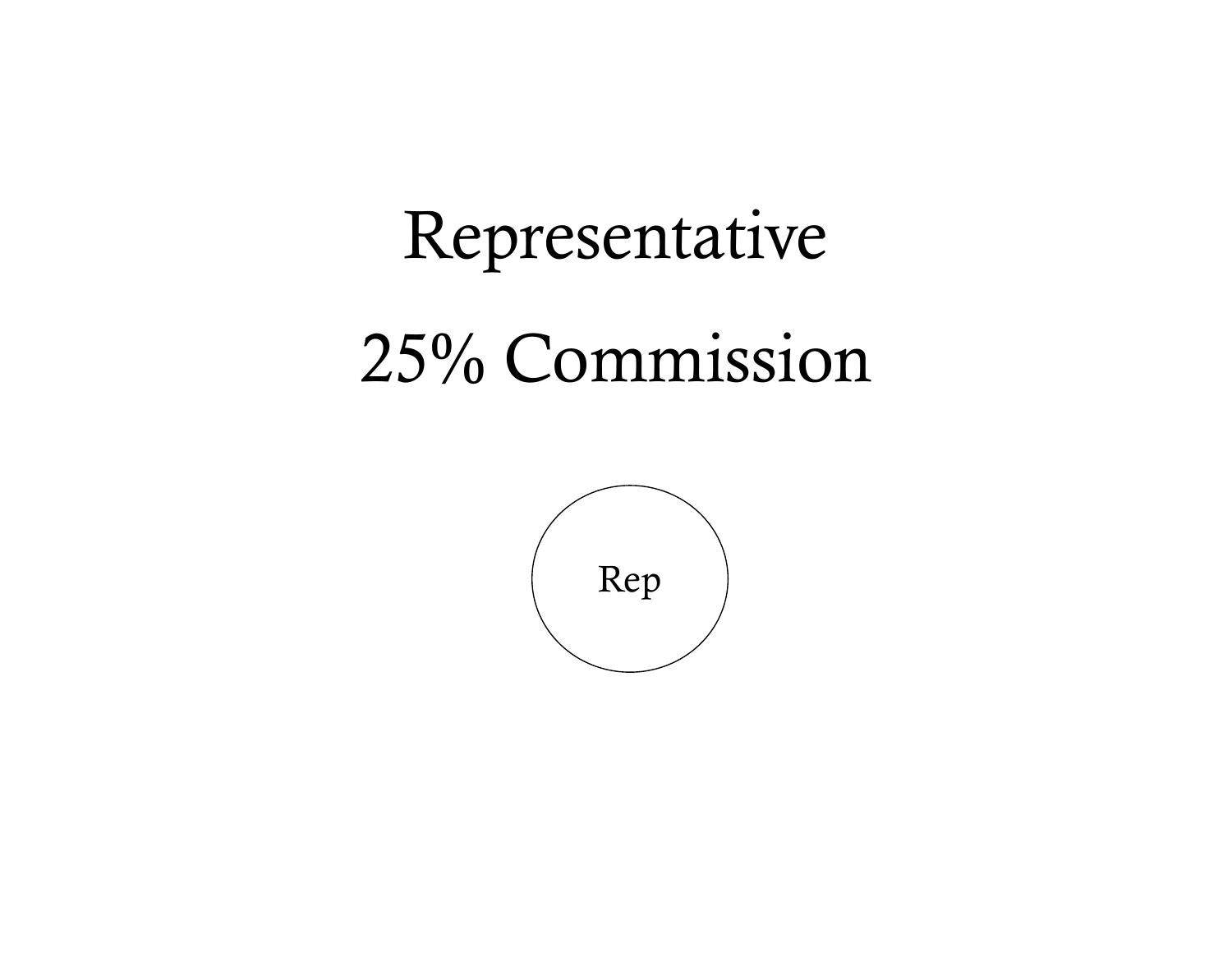# Senior Rep - 35%

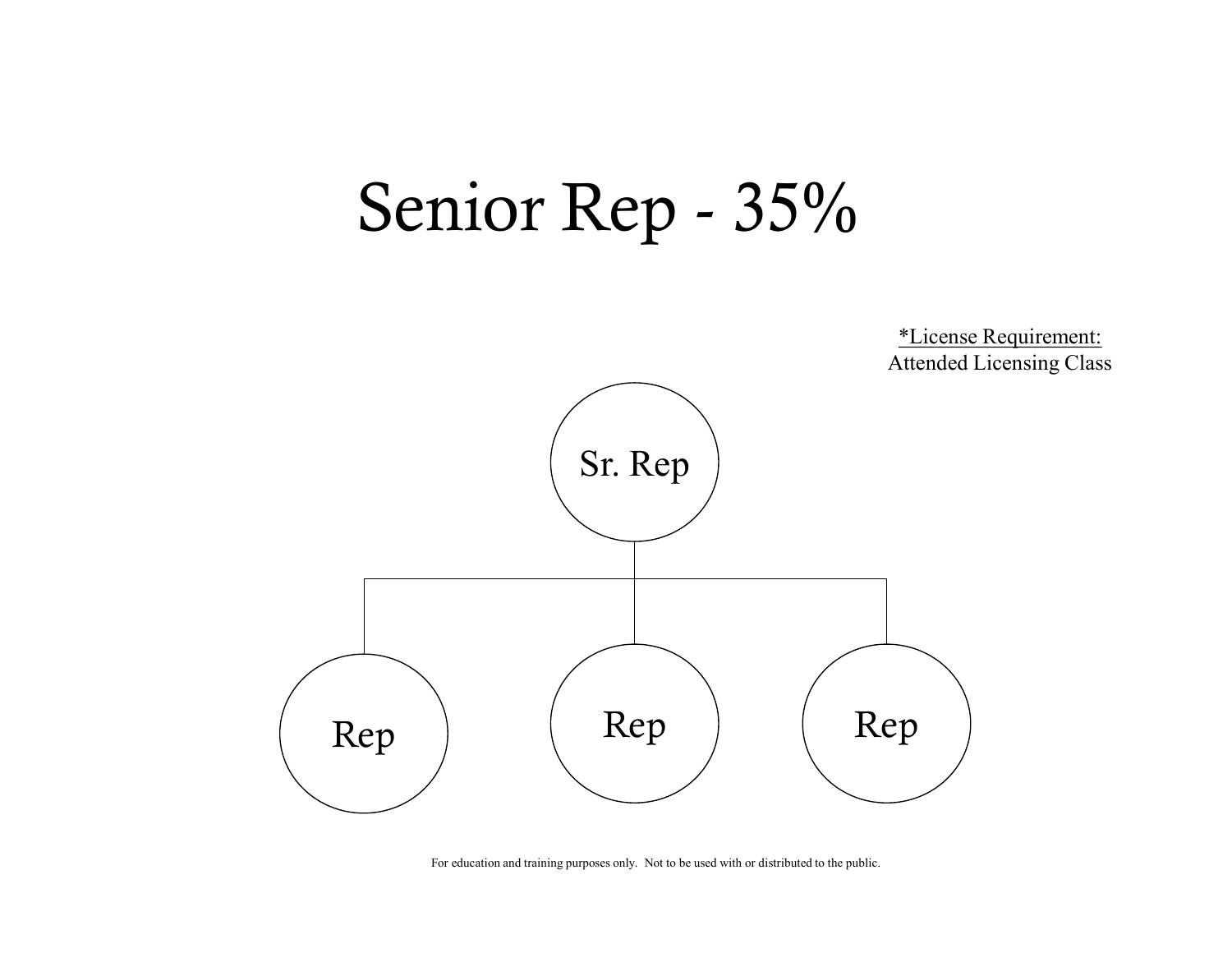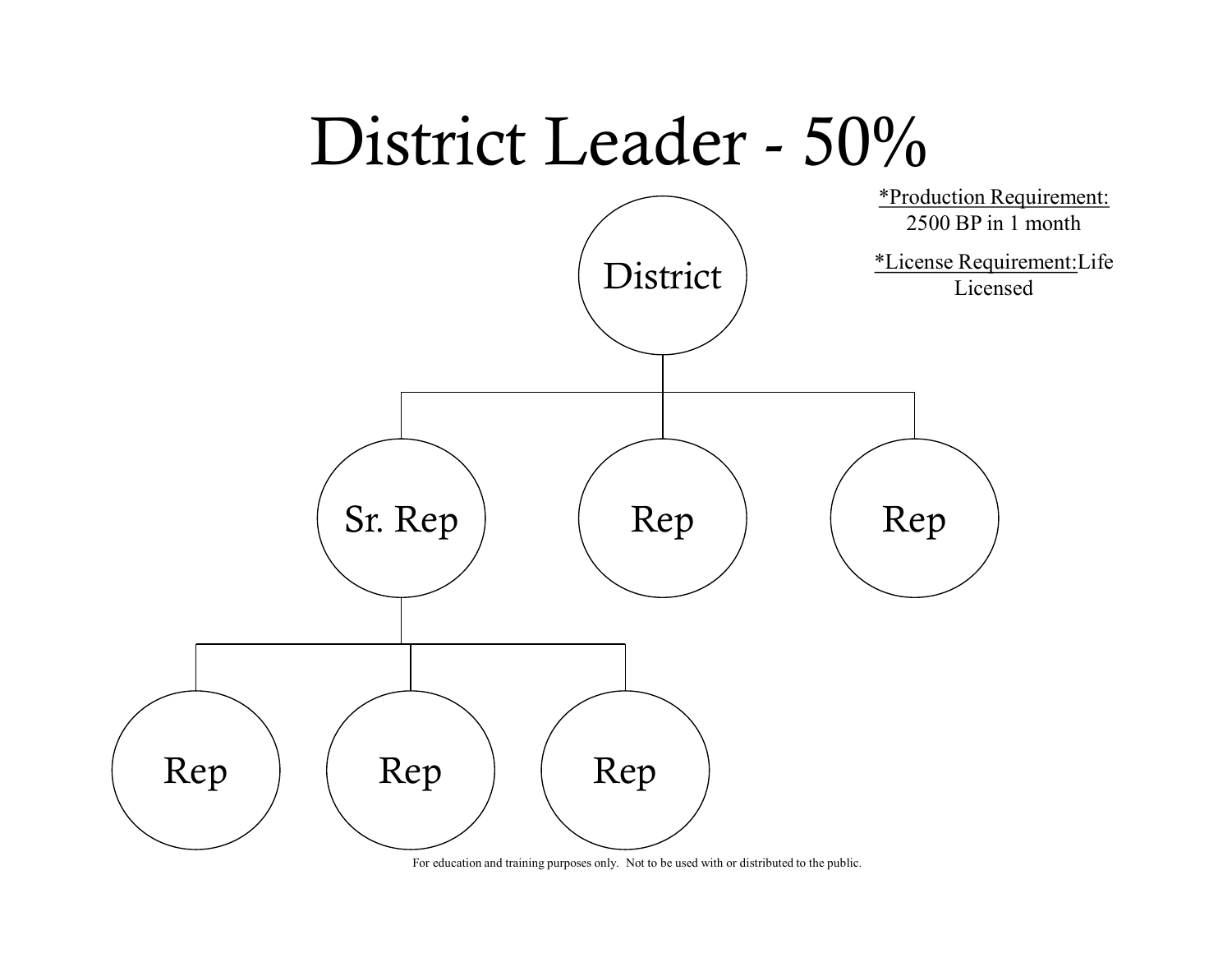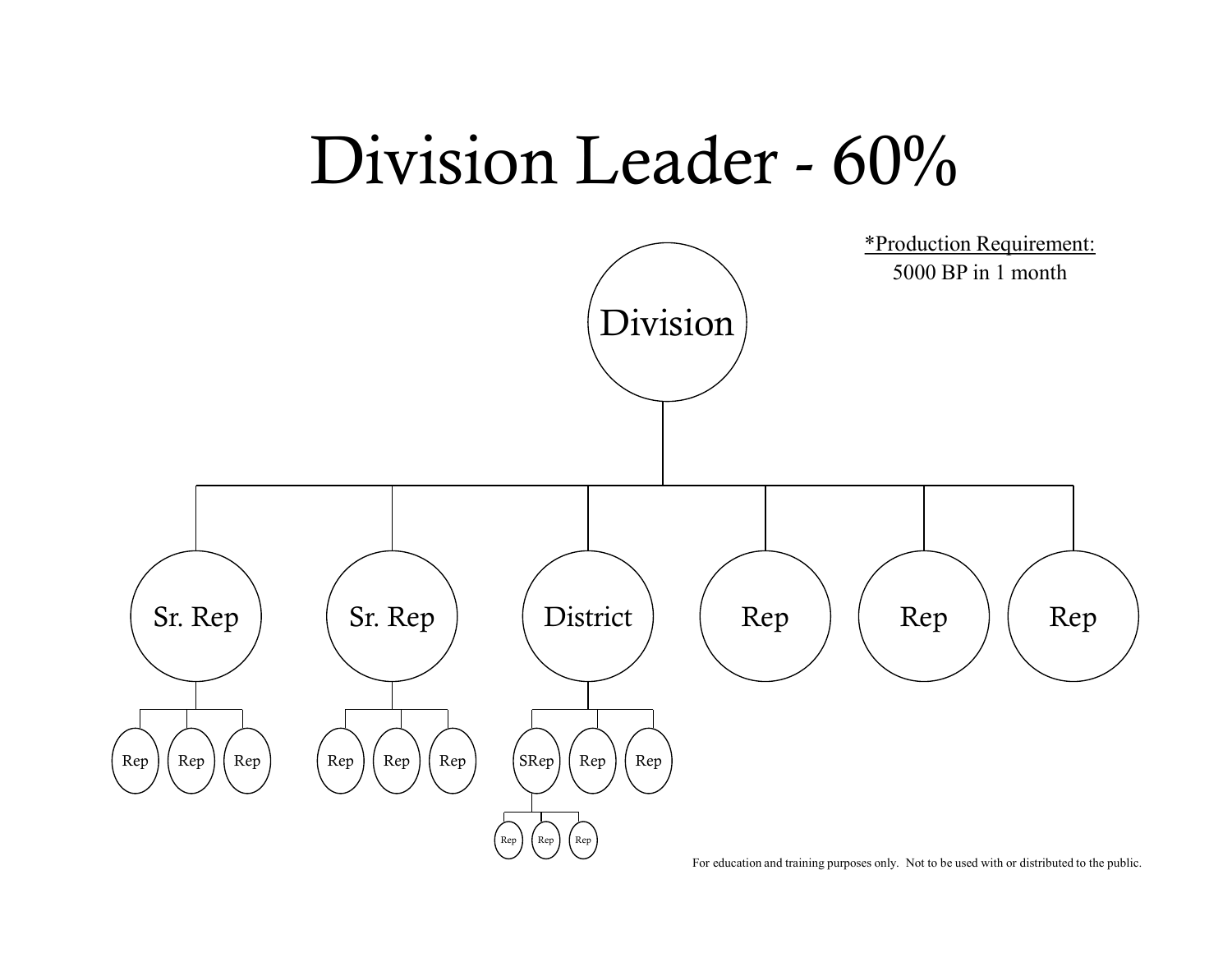# Regional Leader - 70%